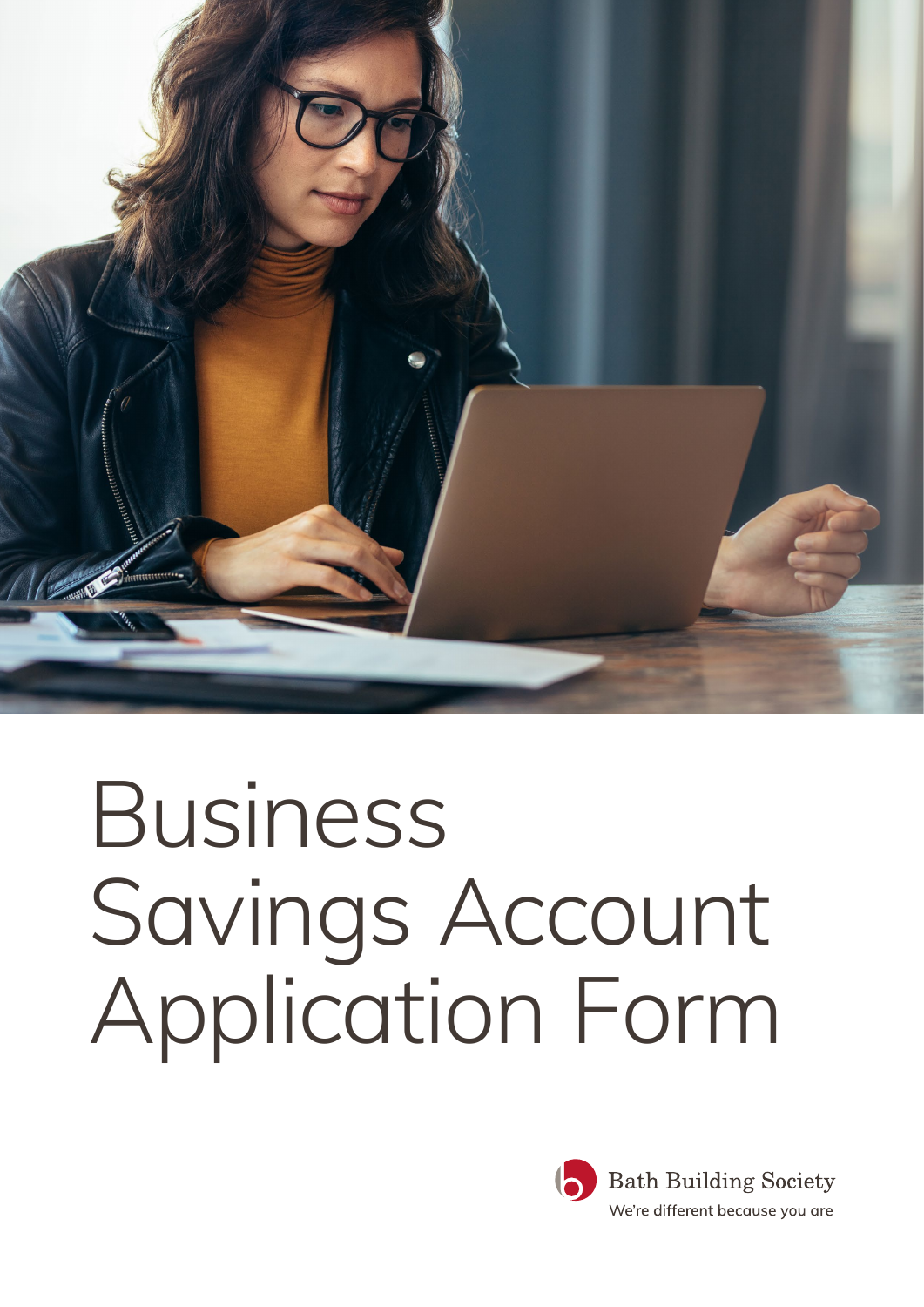# Business Savings Account Application Form

This form can be used for Sole Traders, Partnerships, Limited Companies, Charities, Clubs and Societies. Please complete ALL sections in BLOCK CAPITALS.

| <b>Section 1 - Account Type</b>                             |                                                                                                                                                                              |
|-------------------------------------------------------------|------------------------------------------------------------------------------------------------------------------------------------------------------------------------------|
| Please open a:                                              | <b>Business Instant</b><br>Business 30<br>Business 100<br>Client Instant<br>Client 100<br>Charity Instant<br>6 Month Fixed<br>12 Month Fixed<br>Term Deposit<br>Term Deposit |
| <b>Section 2 - Initial Deposit</b>                          |                                                                                                                                                                              |
| I/We would like to open this account with                   | £<br>minimum £1.00                                                                                                                                                           |
| or cheque.                                                  | You can make an initial deposit by transfer from an existing Bath Building Society account or electronic transfer, cash                                                      |
| <b>Section 3 - Business Details</b>                         |                                                                                                                                                                              |
| <b>Business Name</b>                                        |                                                                                                                                                                              |
| Correspondence/Business Address                             |                                                                                                                                                                              |
| Registered Address (if different)                           | Postcode                                                                                                                                                                     |
| Company or Charity Registration Number<br>and/or FCA Number | Postcode                                                                                                                                                                     |
| Mobile* (UK only)                                           |                                                                                                                                                                              |
| Telephone (including STD code)                              |                                                                                                                                                                              |
| Email                                                       |                                                                                                                                                                              |
| Website                                                     |                                                                                                                                                                              |
| What is the legal status of your business?                  | Partnership<br>Sole Trader<br>Limited Company<br>Club/Society<br>Charity                                                                                                     |

\*This is required if we need to contact you for security reasons.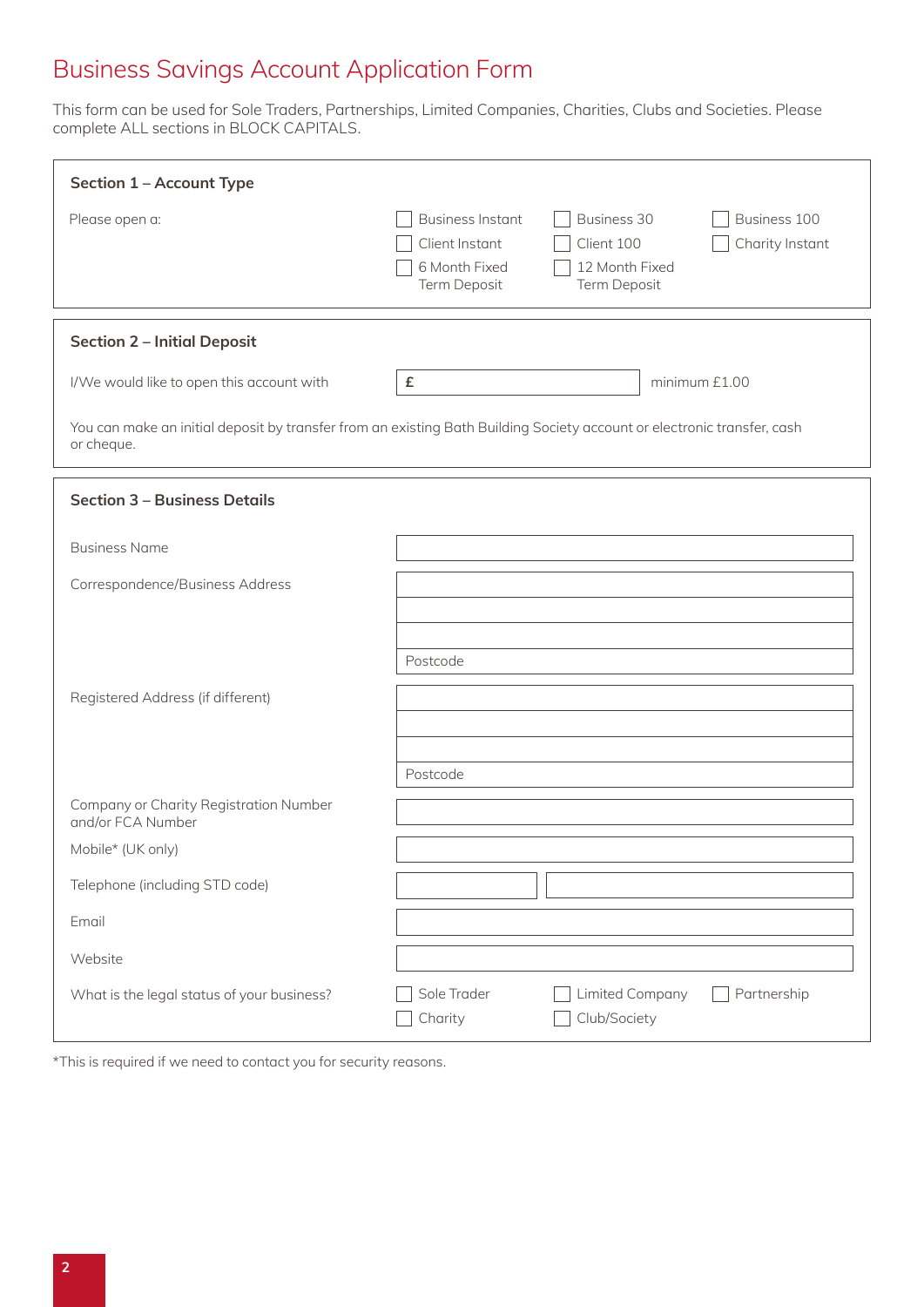#### **Section 3 – Business Details (continued)**

**Nature and Purpose of the Business** 

- Details of persons with significant control such as Directors and Shareholders, with over 25% Shareholding and Trustees, who are not signatories on the account are required.
- Clubs and Societies must include a copy of the minutes confirming their intention to open an account.
- Charitable organisations must include a letter from their governing body, stating their intention to open an account and the names of all the signatories required to operate the account.
- Bath Building Society is covered by the Financial Service Compensation Scheme (FSCS). Providing you meet the eligibility criteria (details of exclusions can be found at www.fscs.org.uk and on the FSCS Exclusions List provided) your eligible deposits with the Society are protected up to a total of £85,000 by the FSCS, the UK's deposit protection scheme. Any deposits you hold above the £85,000 limit are not covered.

| <b>Section 4 - Running Your Business</b>                                                                    |                   |                 |                  |
|-------------------------------------------------------------------------------------------------------------|-------------------|-----------------|------------------|
| How many employees does the business have?                                                                  |                   |                 |                  |
| What was the turnover for the last 12 months?                                                               | £                 |                 |                  |
| What is the anticipated turnover for the<br>next 12 months?                                                 | £                 |                 |                  |
| <b>Section 5 - Required Account Information</b>                                                             |                   |                 |                  |
|                                                                                                             |                   |                 |                  |
| How often do you expect to use the account?                                                                 | Monthly           | Quarterly       |                  |
|                                                                                                             | Half Yearly       | Annually        |                  |
| Please tick the box which most accurately reflects                                                          | Up to £20,000     | £20,000-£50,000 | £50,000-£100,000 |
| the anticipated turnover of this deposit account,<br>excluding your initial deposit, during a typical year: | £100,000-£250,000 | £250,000+       |                  |
|                                                                                                             |                   |                 |                  |
| <b>Section 6 – Resolution</b>                                                                               |                   |                 |                  |
| (only to be completed if you are applying as a Limited Company)                                             |                   |                 |                  |
| I/We certify that a meeting of the Directors/<br>Partners of                                                |                   |                 | (the 'Business') |

| Partners of                                                                            |                              |
|----------------------------------------------------------------------------------------|------------------------------|
| Whose registered office is                                                             |                              |
|                                                                                        |                              |
|                                                                                        |                              |
|                                                                                        | Postcode                     |
| Was held on                                                                            | M M<br>Y<br>$\vee$<br>$\vee$ |
| and the following resolution was passed by a quorum of the authorised persons present. |                              |

That one or more accounts be opened with Bath Building Society and that Bath Building Society is authorised to accept instructions given by the business relating to withdrawals and transfers in accordance with the signing mandate supplied. I/ We also confirm that the persons signing the declaration have the relevant authority to act on behalf of the business in the opening and operation of this/these accounts.

| Company Secretary's Name |                  |
|--------------------------|------------------|
|                          | Signature        |
| Date                     | $\setminus$<br>M |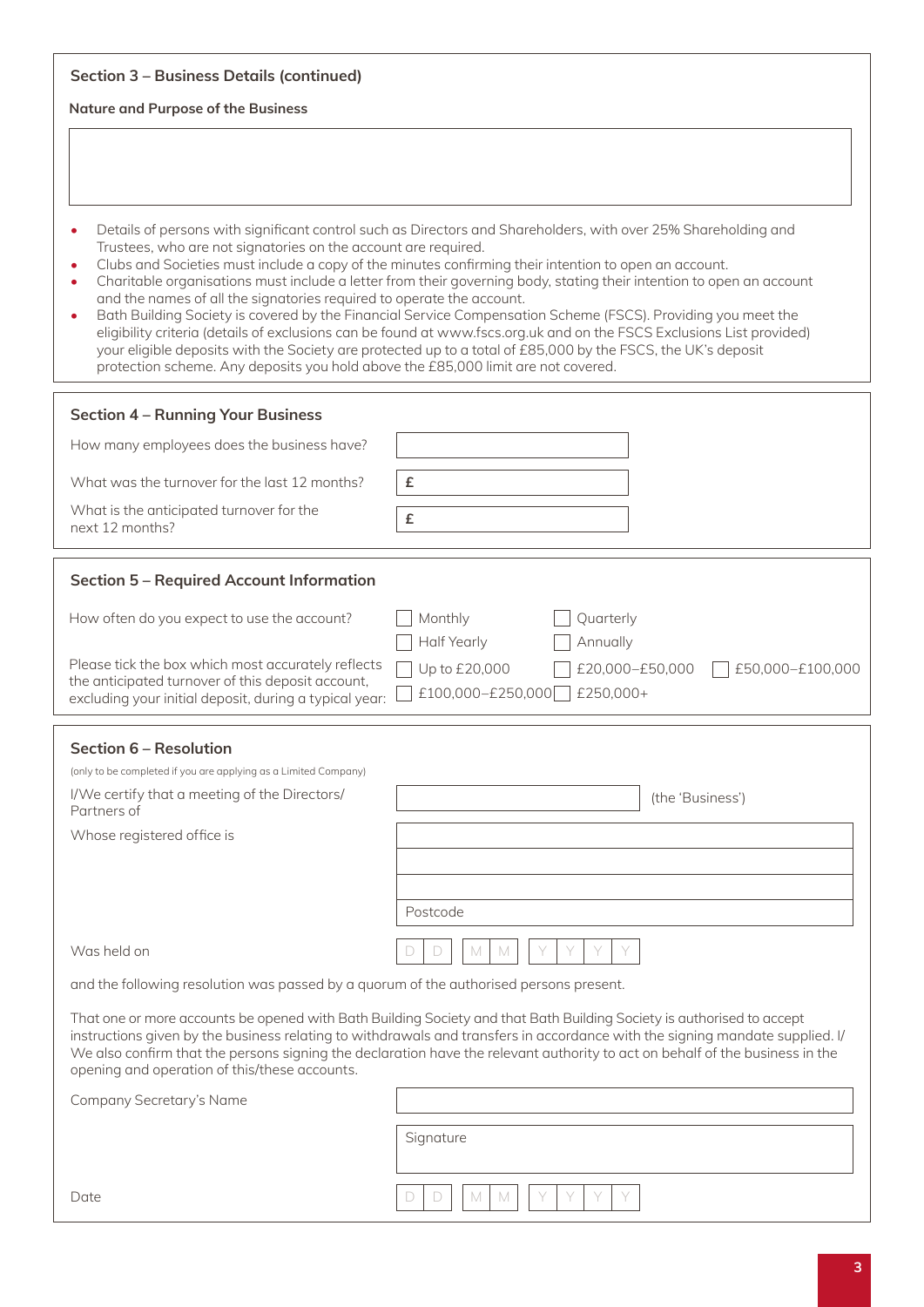#### **Section 7 – Authority to Accept Email Instructions**

Please only complete this section if you wish to operate your account by email.

#### **Declaration:**

I/We understand the additional fraud risks of operating my/our account by email. I/We authorise Bath Building Society to only accept email instructions from the address below and only for withdrawals to my/our nominated bank account.

Transactions are based on the balance held on the account, not on the balance shown in the passbook.

The Society uses standard email only and you should therefore take care when requesting or providing personal information. Use of email to provide personal data is done so at your own risk and the Society cannot be held responsible for third party interception.

I/We understand that email instructions must be sent to savings@bibs.co.uk and must be received by 3pm to ensure they are actioned on the day received. I/We will not hold Bath Building Society liable for any loss incurred provided they operate in accordance with these instructions.

Email address for instructions

#### **Section 8 – Nominated Bank Account for Withdrawal Purposes and Payment of Interest**

You must have another Bank or Building Society account for transferring money out of your savings account and, if required, to receive your interest. The account must be in your name (or joint names if it is a joint account) and must be able to accept electronic payments via the Faster Payments Service. If the opening cheque is not from this nominated bank account, please forward a recent statement, as evidence that this is a personal current account in your name(s).

| Bank/Building<br>Society name                                                                                                                 | Bank/Building<br>Society account<br>in the name(s) of |                                               |
|-----------------------------------------------------------------------------------------------------------------------------------------------|-------------------------------------------------------|-----------------------------------------------|
| Bank/Building<br>Society account<br>number                                                                                                    | Sort Code                                             | $\qquad \qquad -$<br>$\overline{\phantom{0}}$ |
| I/We would like my/our interest to be:<br>Added to the account annually or                                                                    |                                                       | Paid to the Bank/Building Society annually    |
| Withdrawal instructions for joint accounts only - please indicate whether you wish withdrawals to be authorised by<br>one or both signatures. |                                                       |                                               |
|                                                                                                                                               |                                                       |                                               |
| <b>Section 9 - Operation of Account</b>                                                                                                       |                                                       |                                               |
| I/We agree that all or part of the money in this account may be withdrawn on the authority of:                                                |                                                       |                                               |
| Any one Signatory<br>All authorised Signatories                                                                                               | Or any                                                | (enter number) Signatory(ies) to sign         |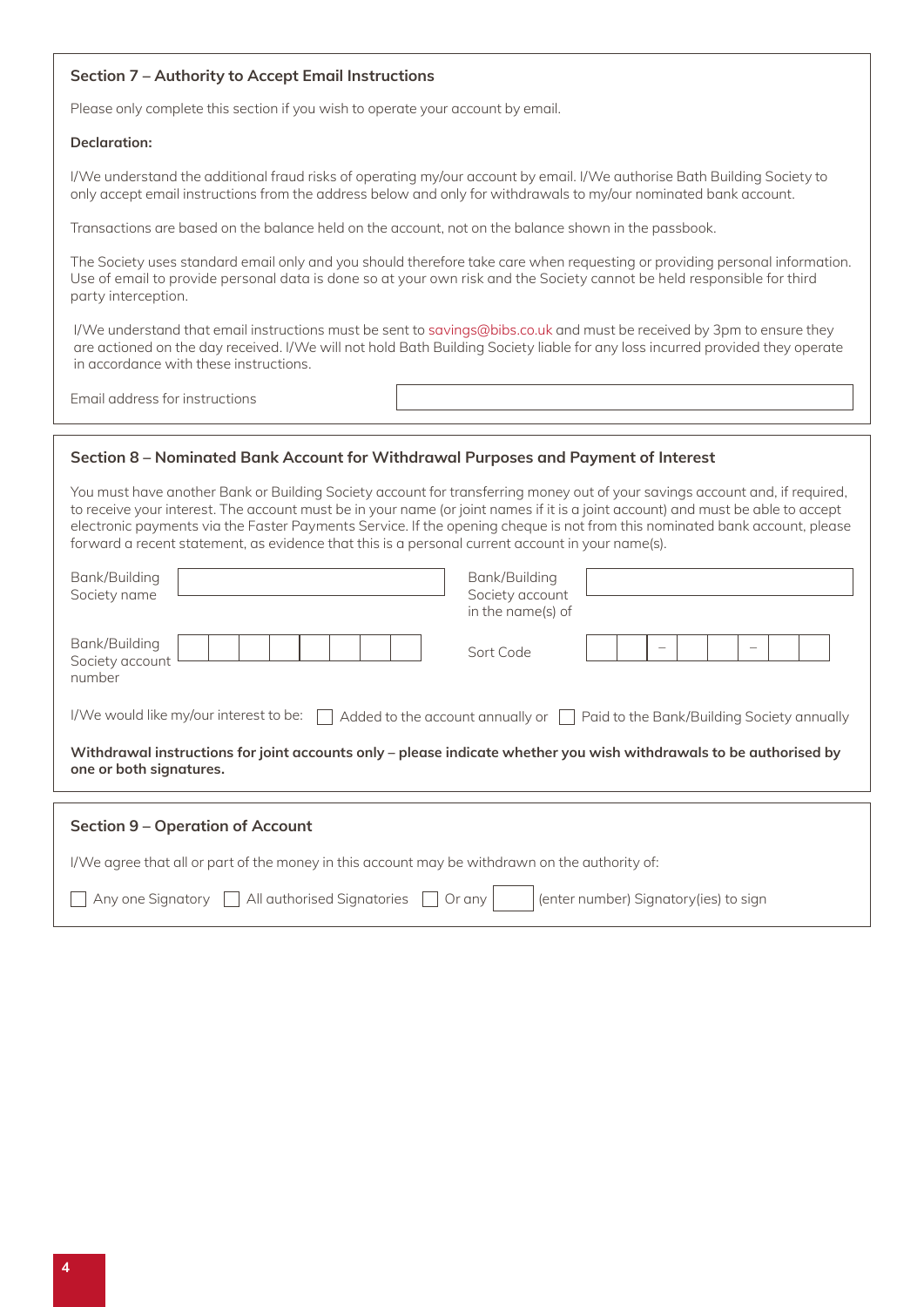|  |  | <b>Section 10 - Applicant Details</b> |  |
|--|--|---------------------------------------|--|
|--|--|---------------------------------------|--|

Please complete all fields (if more than two Applicants, please refer to the additional Applicant form).

|          | Forename(s)<br>Date of Birth<br>Mobile* (UK only) | $\mathbb M$<br>$\Box$<br>$\Box$<br>$\mathbb M$<br>Y<br>Y<br>Y |
|----------|---------------------------------------------------|---------------------------------------------------------------|
| Postcode |                                                   |                                                               |
| Postcode |                                                   |                                                               |
|          |                                                   |                                                               |
|          | Forename(s)                                       |                                                               |
|          |                                                   |                                                               |
|          | Date of Birth                                     | $\mathbb M$<br>$\mathbb M$<br>$\Box$<br>$\Box$                |
|          | Mobile* (UK only)                                 |                                                               |
|          |                                                   |                                                               |
|          |                                                   |                                                               |
|          |                                                   |                                                               |
| Postcode |                                                   |                                                               |
|          |                                                   |                                                               |
|          |                                                   |                                                               |

\*This is required if we need to contact you for security reasons.

\*\*Only if applicable.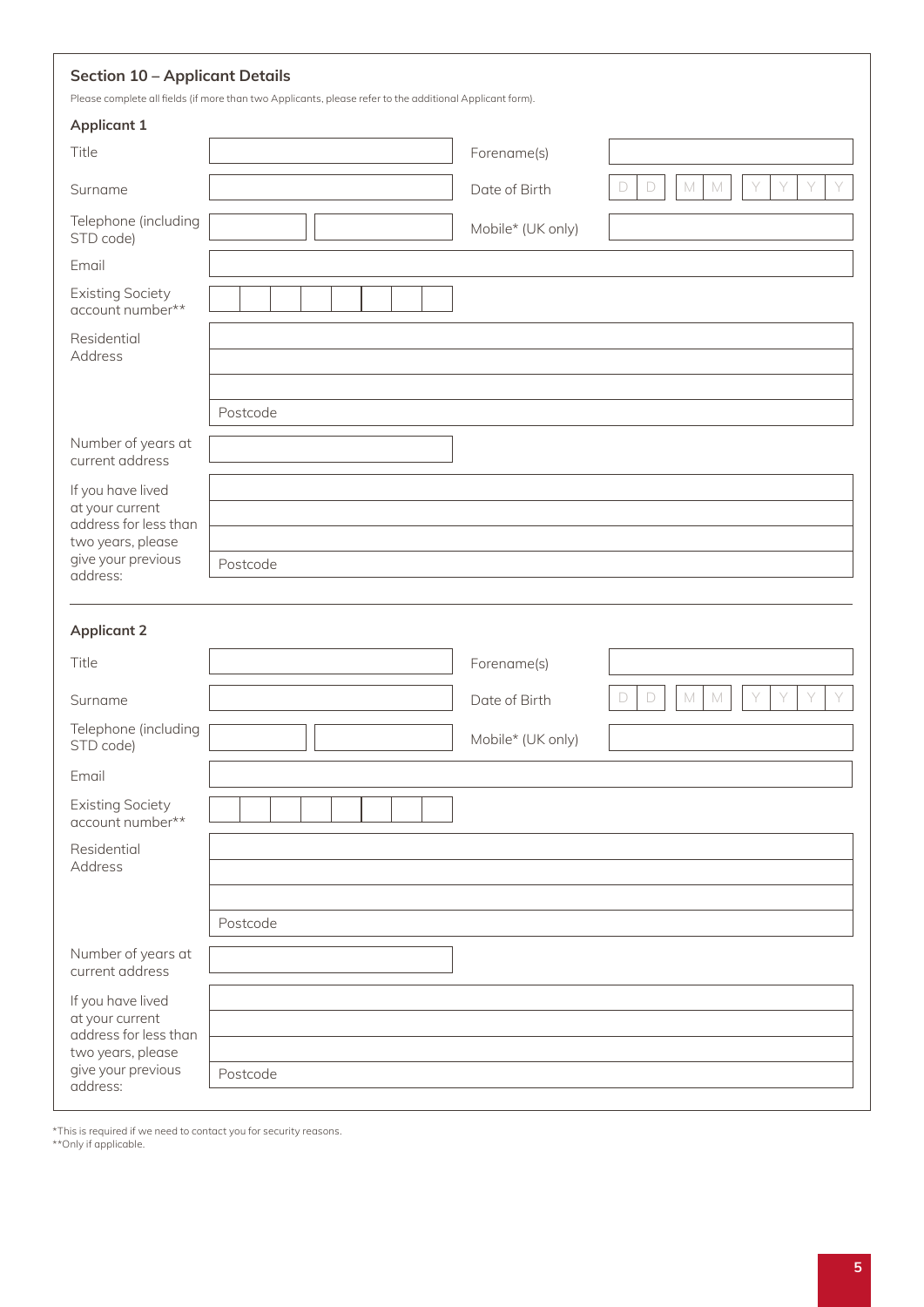| Please complete all fields                                    | <b>Section 10 - Applicant Details (continued)</b> |                   |                                                               |
|---------------------------------------------------------------|---------------------------------------------------|-------------------|---------------------------------------------------------------|
| <b>Applicant 3</b>                                            |                                                   |                   |                                                               |
| Title                                                         |                                                   | Forename(s)       |                                                               |
| Surname                                                       |                                                   | Date of Birth     | $\Box$<br>$\mathbb M$<br>$\mathbb M$<br>Y<br>Y<br>Y<br>$\Box$ |
| Telephone (including<br>STD code)                             |                                                   | Mobile* (UK only) |                                                               |
| Email                                                         |                                                   |                   |                                                               |
| <b>Existing Society</b><br>account number**                   |                                                   |                   |                                                               |
| Residential<br>Address                                        |                                                   |                   |                                                               |
|                                                               |                                                   |                   |                                                               |
|                                                               | Postcode                                          |                   |                                                               |
| Number of years at<br>current address                         |                                                   |                   |                                                               |
| If you have lived<br>at your current<br>address for less than |                                                   |                   |                                                               |
| two years, please<br>give your previous<br>address:           | Postcode                                          |                   |                                                               |
| <b>Applicant 4</b>                                            |                                                   |                   |                                                               |
| Title                                                         |                                                   | Forename(s)       |                                                               |
| Surname                                                       |                                                   | Date of Birth     | D<br>D<br>$\mathbb M$<br>$\mathbb M$<br>Y                     |
| Telephone (including<br>STD code)                             |                                                   | Mobile* (UK only) |                                                               |
| Email                                                         |                                                   |                   |                                                               |
| <b>Existing Society</b><br>account number**                   |                                                   |                   |                                                               |
| Residential<br>Address                                        |                                                   |                   |                                                               |
|                                                               |                                                   |                   |                                                               |
|                                                               | Postcode                                          |                   |                                                               |
| Number of years at<br>current address                         |                                                   |                   |                                                               |
| If you have lived<br>at your current                          |                                                   |                   |                                                               |
| address for less than<br>two years, please                    |                                                   |                   |                                                               |
| give your previous<br>address:                                | Postcode                                          |                   |                                                               |

\*This is required if we need to contact you for security reasons. \*\*Only if applicable.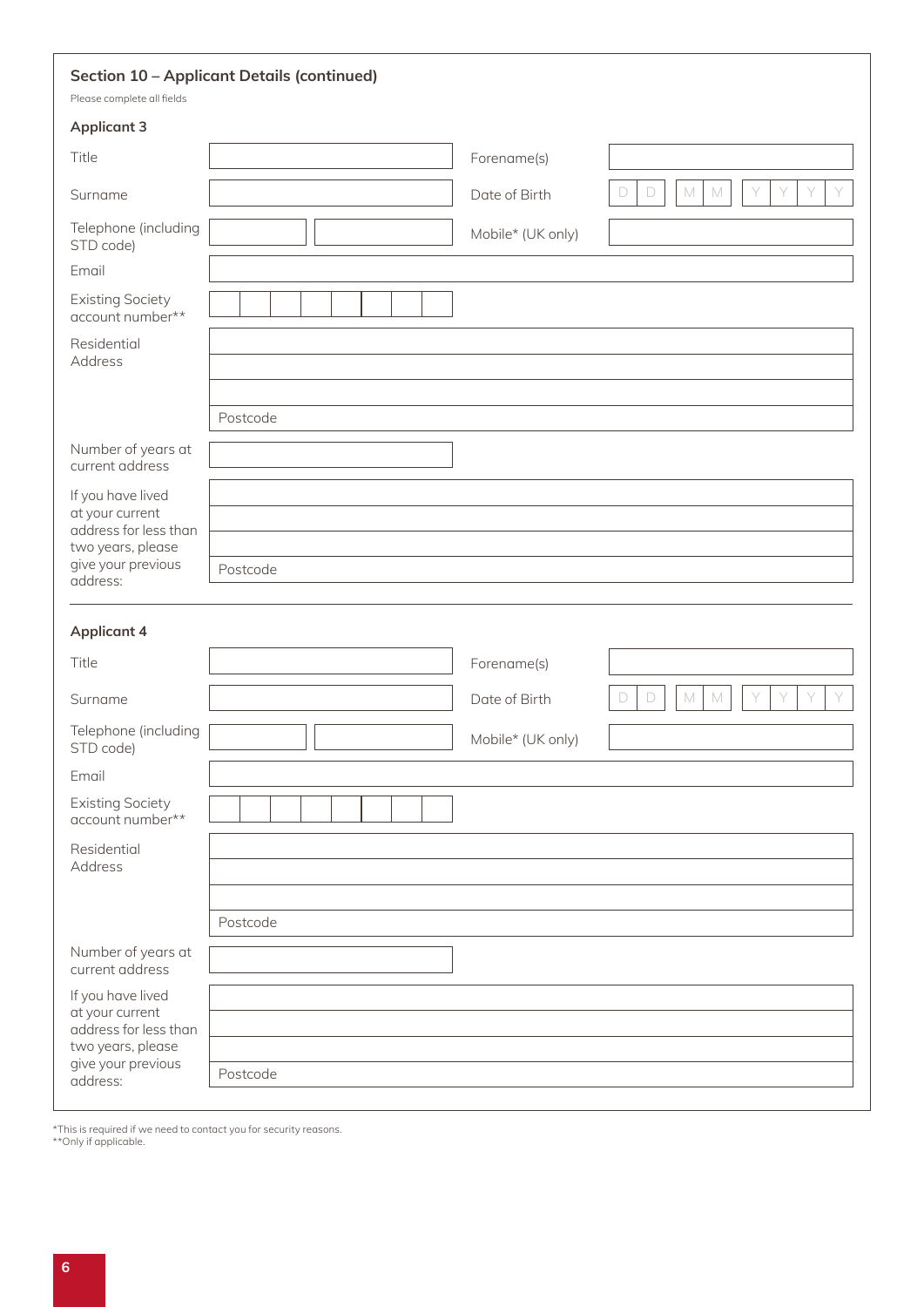#### **Section 11 – Keeping you informed**

We would like to keep you informed about our latest product and service news. This is most likely where you will hear about news on interest rates and new product launches, some of which may have limited availability so you may want to hear about them first! Our Newsletters and Customer emails contains features and articles relevant to our Customers and occasionally we will offer you competitions to enter. **We do not share your information with other firms for marketing purposes.**

We may contact you in a number of ways, as outlined below, if you do NOT wish us to contact you at all or by a particular method you can opt-out by ticking one or more of the boxes below.

| Applicant 1 | Email | Post | Telephone |
|-------------|-------|------|-----------|
| Applicant 2 | Email | Post | Telephone |
| Applicant 3 | Email | Post | Telephone |
| Applicant 4 | Email | Post | Telephone |

**Section 12 – Signatory Details –** This section ONLY needs to be completed by Directors or Shareholders with over 25% shareholding who are not signatories – Please complete all fields.

| Forename(s)<br>D<br>M<br>$\vee$<br>D<br>M<br>Date of Birth<br>Surname<br>Telephone (including<br>Mobile* (UK only)<br>STD code)<br>Email<br><b>Existing Society</b><br>account number**<br>Postcode | Director/Shareholder 1                                        |  |  |
|-----------------------------------------------------------------------------------------------------------------------------------------------------------------------------------------------------|---------------------------------------------------------------|--|--|
|                                                                                                                                                                                                     | Title                                                         |  |  |
|                                                                                                                                                                                                     |                                                               |  |  |
|                                                                                                                                                                                                     |                                                               |  |  |
|                                                                                                                                                                                                     |                                                               |  |  |
|                                                                                                                                                                                                     |                                                               |  |  |
|                                                                                                                                                                                                     | Residential<br>Address                                        |  |  |
|                                                                                                                                                                                                     |                                                               |  |  |
|                                                                                                                                                                                                     | Number of years at<br>current address                         |  |  |
|                                                                                                                                                                                                     | If you have lived<br>at your current<br>address for less than |  |  |
|                                                                                                                                                                                                     | two years, please<br>give your previous                       |  |  |
| Postcode                                                                                                                                                                                            | address:                                                      |  |  |

\*This is required if we need to contact you for security reasons.

\*\*Only if applicable.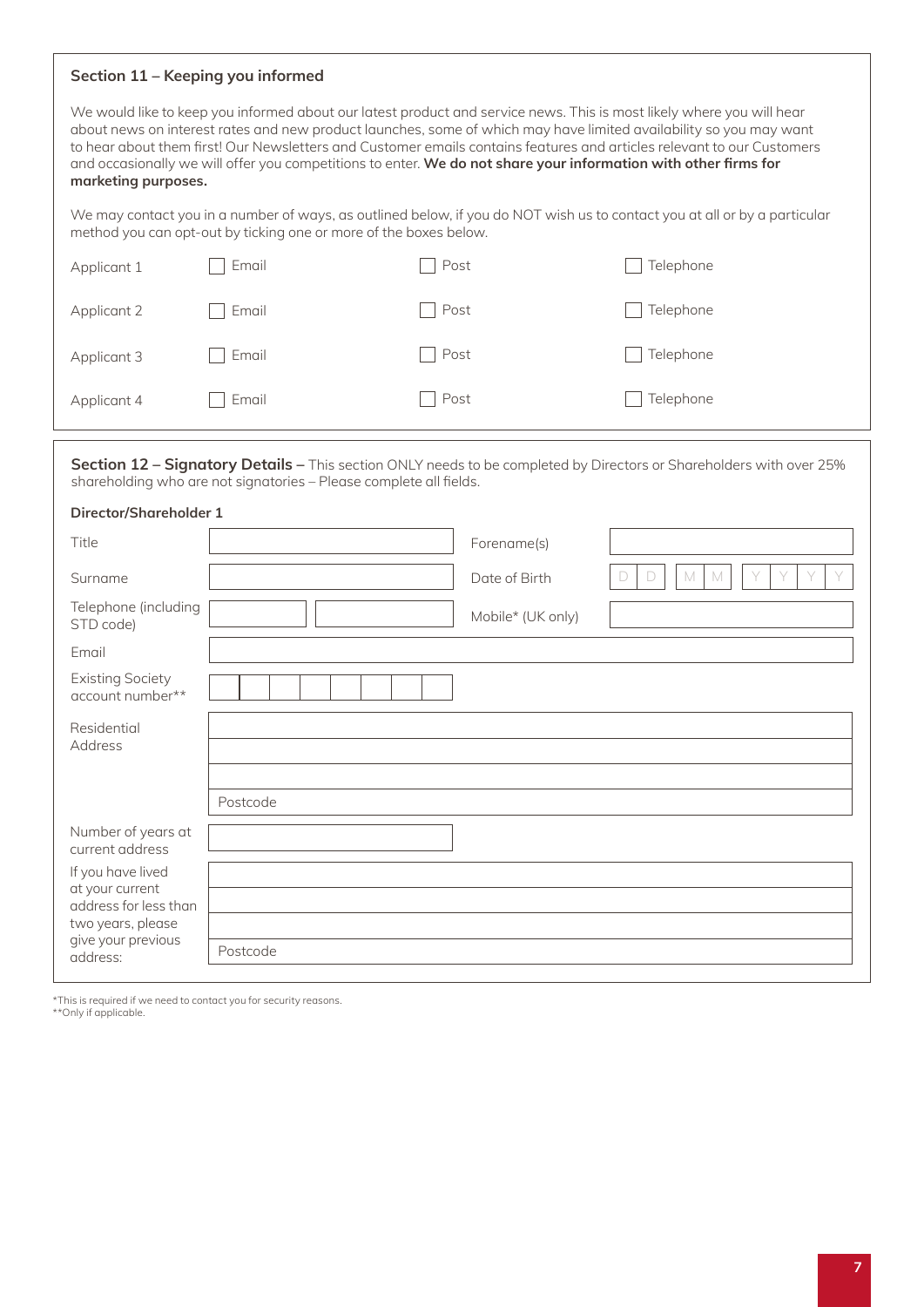|                                                               | <b>Section 12 - Signatory Details (continued)</b> |                   |                                                |
|---------------------------------------------------------------|---------------------------------------------------|-------------------|------------------------------------------------|
| <b>Director/Shareholder 2</b>                                 |                                                   |                   |                                                |
| Title                                                         |                                                   | Forename(s)       |                                                |
| Surname                                                       |                                                   | Date of Birth     | $\Box$<br>$\mathbb M$<br>$\vee$<br>D<br>M      |
| Telephone (including<br>STD code)                             |                                                   | Mobile* (UK only) |                                                |
| Email                                                         |                                                   |                   |                                                |
| <b>Existing Society</b><br>account number**                   |                                                   |                   |                                                |
| Residential<br>Address                                        |                                                   |                   |                                                |
|                                                               | Postcode                                          |                   |                                                |
| Number of years at<br>current address                         |                                                   |                   |                                                |
| If you have lived<br>at your current                          |                                                   |                   |                                                |
| address for less than<br>two years, please                    |                                                   |                   |                                                |
| give your previous<br>address:                                | Postcode                                          |                   |                                                |
| <b>Director/Shareholder 3</b>                                 |                                                   |                   |                                                |
| Title                                                         |                                                   | Forename(s)       |                                                |
| Surname                                                       |                                                   | Date of Birth     | $\mathbb M$<br>$\mathbb M$<br>$\Box$<br>$\Box$ |
| Telephone (including<br>STD code)                             |                                                   | Mobile* (UK only) |                                                |
| Email                                                         | $\Box$                                            |                   |                                                |
| <b>Existing Society</b><br>account number**                   |                                                   |                   |                                                |
| Residential<br>Address                                        |                                                   |                   |                                                |
|                                                               |                                                   |                   |                                                |
| Number of years at                                            | Postcode                                          |                   |                                                |
| current address                                               |                                                   |                   |                                                |
| If you have lived<br>at your current<br>address for less than |                                                   |                   |                                                |
| two years, please<br>give your previous                       |                                                   |                   |                                                |
| address:                                                      | Postcode                                          |                   |                                                |

\*This is required if we need to contact you for security reasons.

\*\*Only if applicable.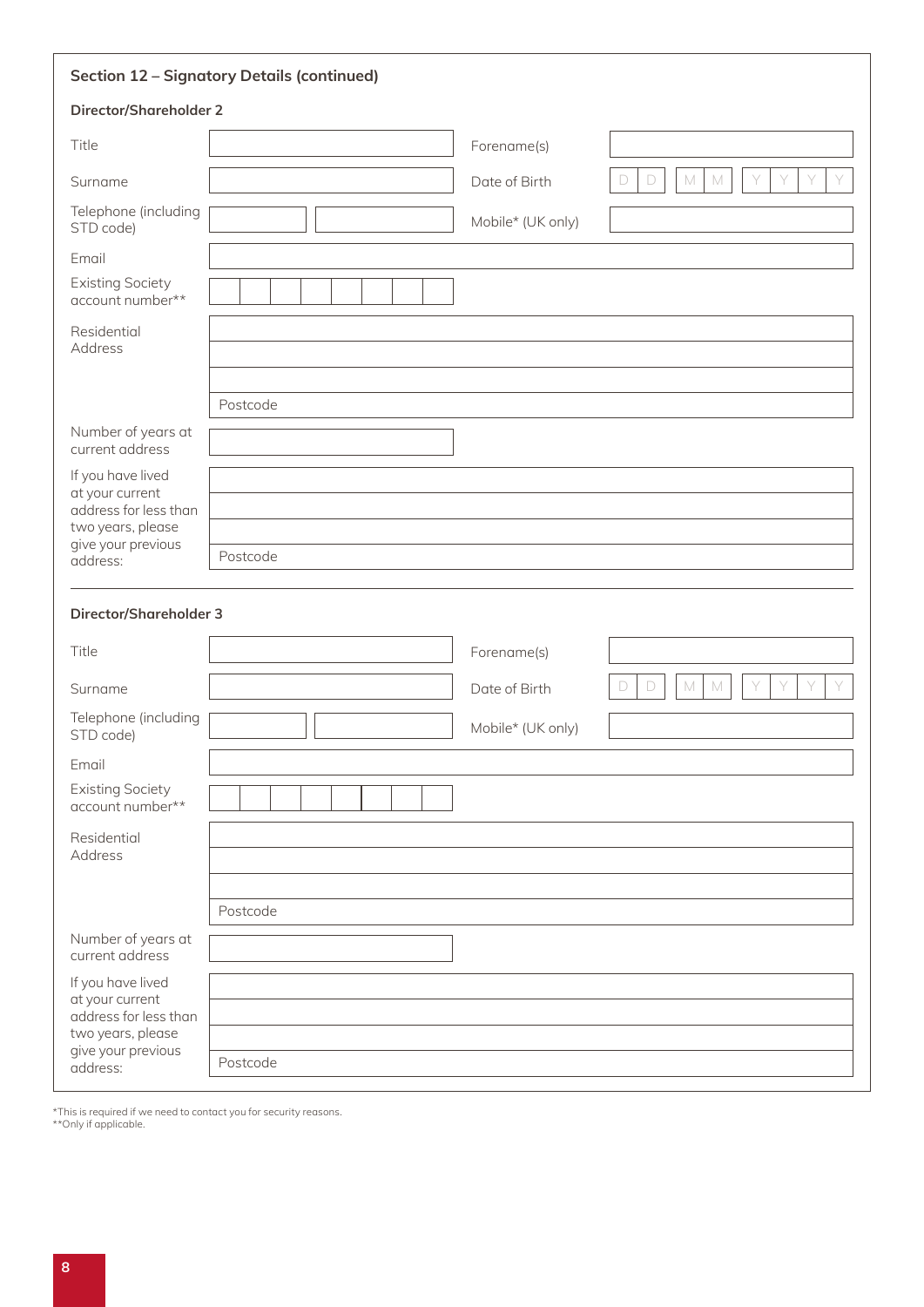## **Section 13 – Privacy – Your Personal Information**

We need to collect information about you in order to open and administer your savings account. The legal basis on which we process your data will be either that the processing is necessary for us to perform our contract with you or for taking steps prior to entering into it; necessary to comply with our legal obligations; in our legitimate business interests in relation to such purposes or with your consent.

If you make a joint application with your spouse, partner, family member or another party, we will also need to collect personal information about that person. If you make a joint application on behalf of the joint applicant, you agree to show them our Privacy Notice and that you have all necessary consents to enable you to provide us with their information.

The information we collect is used to verify your identity, administer your accounts, provide you with our services and to communicate with you about other products or services of ours that we think may be of interest to you.

When using your information we may also share information with anyone you appoint to administer or operate your account; regulatory and government bodies; auditors; any individuals/organisations that we use to provide services to us; and any other person or organisation if the law, public duty or our legitimate interests require us to do so.

We may send your details to credit reference agencies and/or fraud prevention agencies who will supply us with information for the purpose of verifying your identity, including information from the Electoral Register. We reserve the right to carry out further checks of your identity and address should we need to in order to comply with our legal and regulatory obligations. The credit reference agencies will record details of the search whether or not the application proceeds. The searches will not be seen or used by lenders to assess your ability to obtain credit. Credit searches and other information which is provided to us and/or the credit reference agencies or fraud prevention agencies about you and those with whom you are linked financially may be used by Bath Building Society and other companies if you, or other members of your household, apply for other facilities, including insurance applications and claims. This information may also be used for debt tracing and the prevention and detection of fraud or money laundering as well as the management of your account. Alternatively, we may ask you to provide physical forms of identification.

In making your application you acknowledge that you have received and read the summary of our Privacy Notice. Our full Privacy Notices are available from Branches, Agencies and Head Office on request, and on our website at www.bathbuildingsociety.co.uk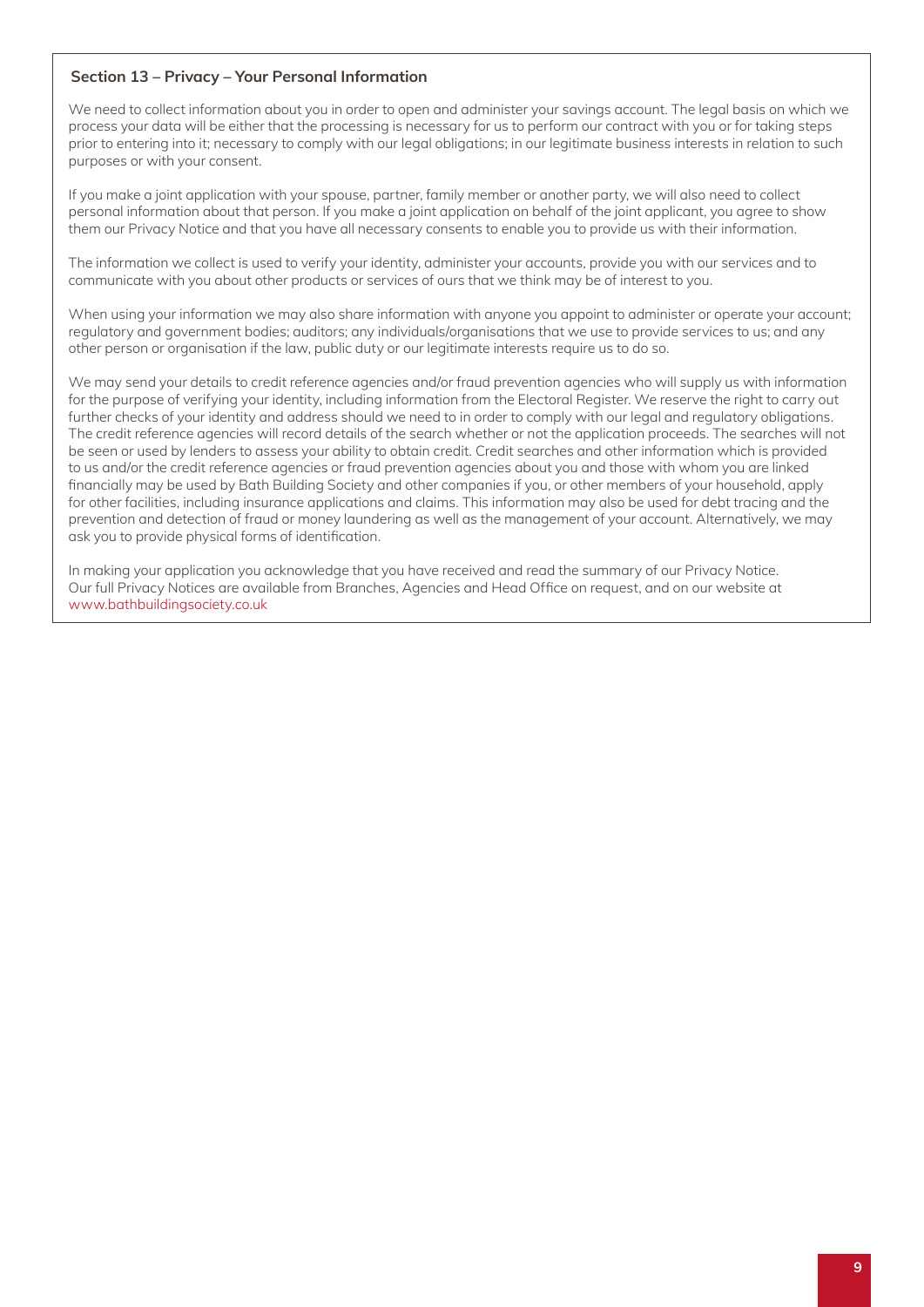## **Section 14 – Agreement to Assign Windfalls to Charity**

- 1. I/We agree with the Society that, if the right to any windfall benefits are granted to me/us after the account is opened, I/We will assign those windfall benefits to the Charities Aid Foundation unless the period between account opening and conversion announcement is more than five years. After five years I/We would receive the windfall benefits.
- 2. I/We authorise the Society and the successor to pass any windfall benefits directly to the Charities Aid Foundation without notice to me/us.
- 3. I/We understand that:
	- i) The Society has promised to transfer to the Charities Aid Foundation the benefit of the agreement;
	- ii) Neither the Society or the Charities Aid Foundation will release me/us from this agreement;
- 4. I/We authorise the Society to give the Charities Aid Foundation any information about me/us and the account I/We have with the Society (if they reasonably need it).

#### **Section 15 – Declaration**

I/We aaree to be bound by the rules of the Society and the terms of the account including the Terms and Conditions and the Agreement to Assign Windfalls to Charities set out within this form. A copy of the Rules is available from Head Office, our Branches and Agencies.

I/We declare that the money being saved is my/our own and will not be held by me/us as a trustee for a body corporate, or persons who include a body corporate.

I/We confirm that I/We have read the section headed 'Privacy – Your Personal Information' and the Privacy Notice referred to which can be found on your website www.bathbuildingsociety.co.uk

**By signing this form, you are confirming that you are not resident or tax resident in any other country other than the UK and that you have received and read the enclosed Financial Services Compensation Scheme information & Exclusions List.**

| Applicant Name |                                                                    |           |
|----------------|--------------------------------------------------------------------|-----------|
|                | Signature                                                          |           |
| Date           | Y<br>Y<br>$\mathbb M$<br>$\mathbb M$<br>Y<br>Y<br>$\Box$<br>$\Box$ |           |
| Applicant Name |                                                                    |           |
|                | Signature                                                          |           |
| Date           | Y<br>$\mathbb M$<br>Y<br>Y<br>Y<br>$\Box$<br>M<br>D                |           |
| Applicant Name |                                                                    |           |
|                | Signature                                                          |           |
| Date           | Y<br>Y<br>M<br>M<br>Y<br>$\Box$<br>$\Box$<br>Y                     |           |
| Applicant Name |                                                                    |           |
|                | Signature                                                          | Protected |
| Date           | Y<br>Y<br>$\mathbb M$<br>$\mathbb M$<br>Y<br>D<br>D                |           |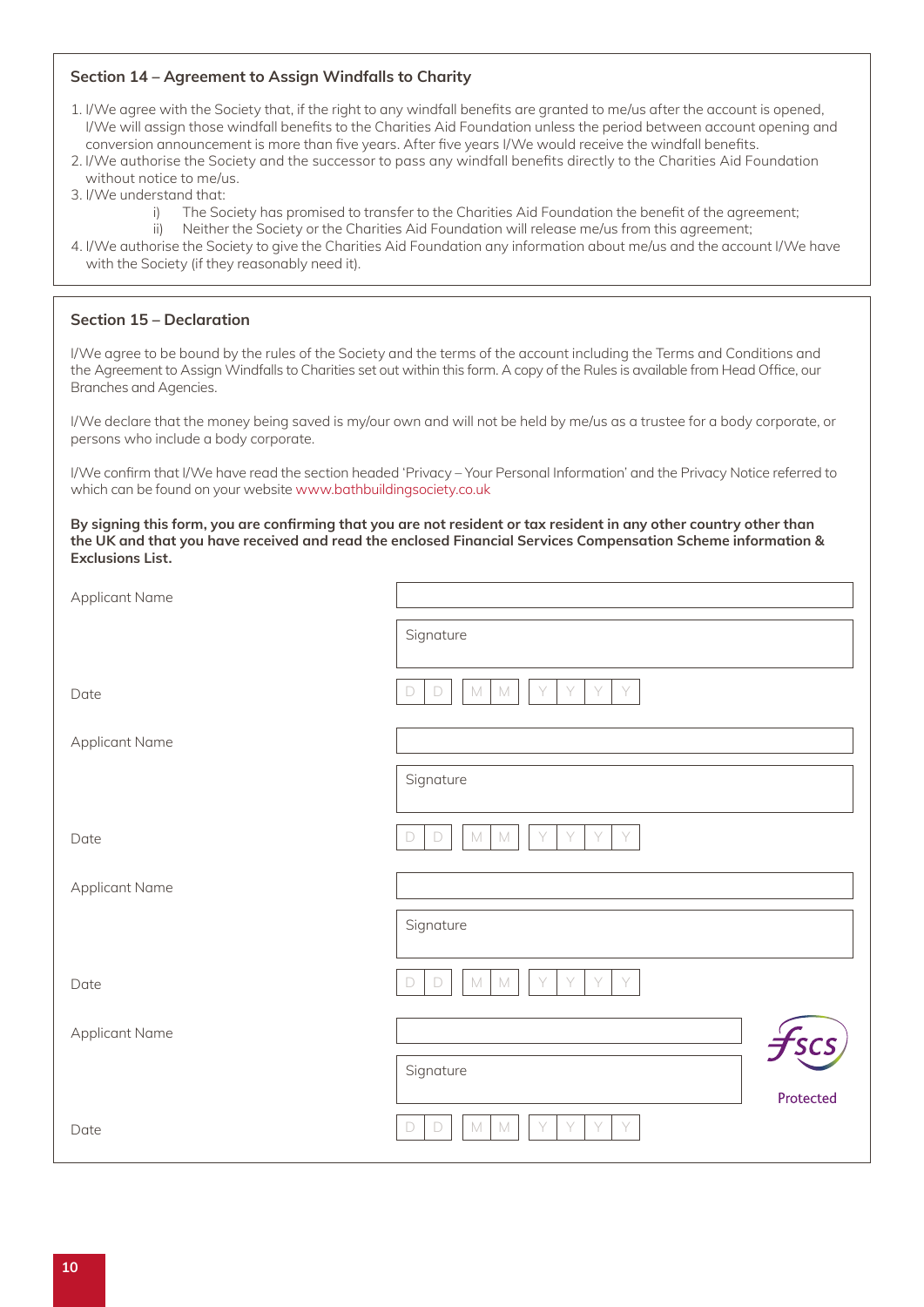## **Office use only**

| <b>Account Number</b>       |                    |
|-----------------------------|--------------------|
| <b>Application Received</b> | Ð<br>M<br>L<br>IVI |
| Date Opened                 | D<br>M             |
| Office                      |                    |
| Welcome Letter Sent         |                    |
| Opened by                   |                    |
| Version                     |                    |
| Checked by                  |                    |
|                             |                    |

Please return your completed form to:

Bath Building Society, Customer Service Department, 15 Queen Square, Bath BA1 2HN or you can take it to one of our Branches, or email it to <u>savings@bibs.co.uk</u>